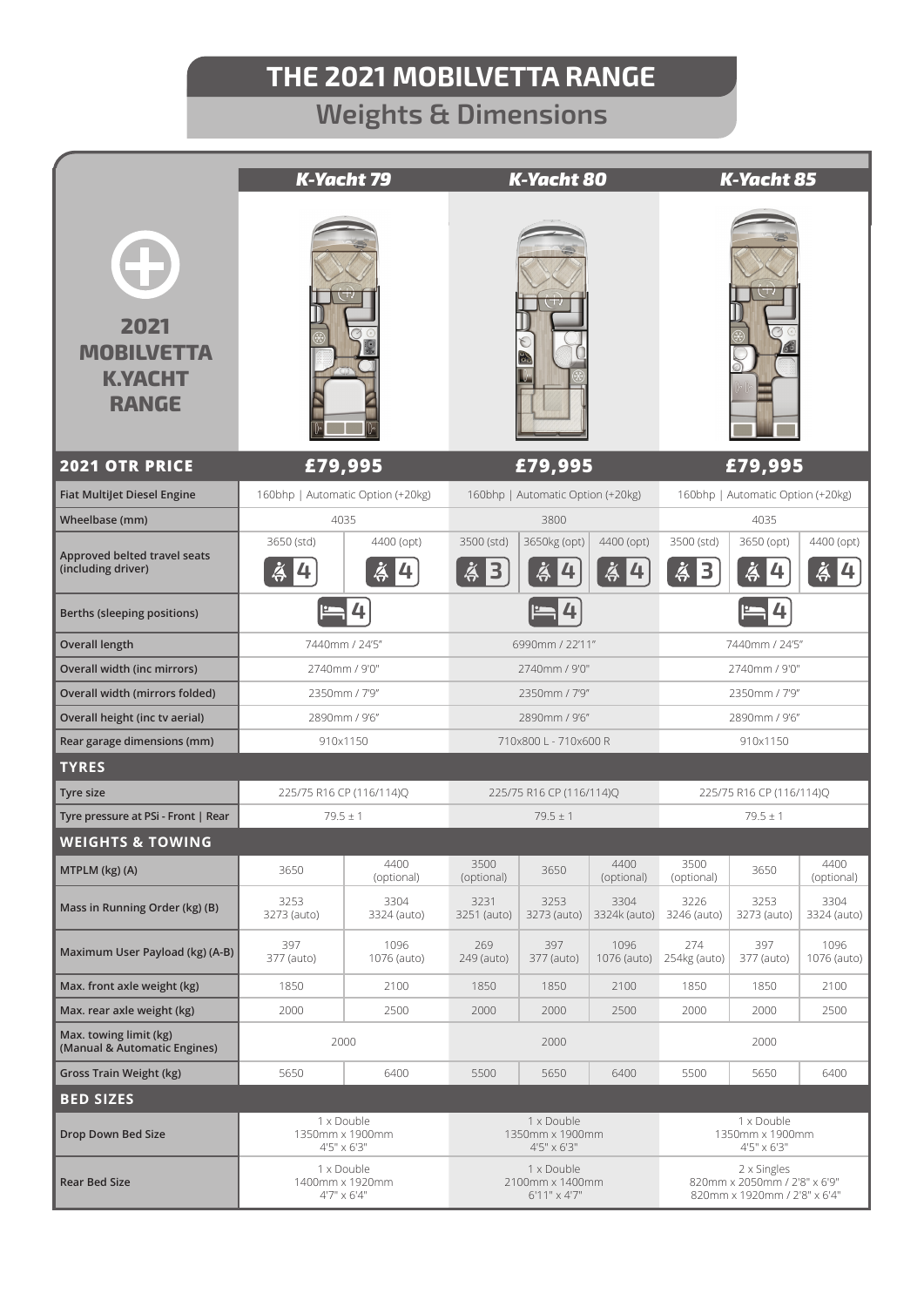# **Weights & Dimensions**

|                                                           | <b>Kea P65</b>                                          |                                   |                      | <b>Kea P67</b>                                                |                       |                      | <b>Kea P68</b>                                                        |                      |                     |
|-----------------------------------------------------------|---------------------------------------------------------|-----------------------------------|----------------------|---------------------------------------------------------------|-----------------------|----------------------|-----------------------------------------------------------------------|----------------------|---------------------|
| 2021<br><b>MOBILVETTA</b><br><b>KEA-P</b><br><b>RANGE</b> |                                                         |                                   |                      |                                                               |                       |                      |                                                                       |                      |                     |
| <b>2021 OTR PRICE</b>                                     | £69,995                                                 |                                   |                      | £67,995                                                       |                       |                      | £69,995                                                               |                      |                     |
| <b>Fiat MultiJet Diesel Engine</b>                        | 160bhp   Automatic Option (+20kg)                       |                                   |                      | 160bhp   Automatic Option (+20kg)                             |                       |                      | 160bhp   Automatic Option (+20kg)                                     |                      |                     |
| Wheelbase (mm)                                            | 4035                                                    |                                   |                      | 3800                                                          |                       |                      | 3800                                                                  |                      |                     |
| Approved belted travel seats<br>(including driver)        | 3500 (std)<br>$\breve{\mathbf{\hat{A}}}$<br>3           | 3650 (opt)<br>ä<br>$\overline{4}$ | 4400 (opt)<br>å<br>4 | 3500 (std)<br>Ă<br>3                                          | 3650 (opt)            | 4400 (opt)<br>為<br>4 | 3 3500 (std)<br>$\breve{\mathbf{\hat{A}}}$<br>$\overline{\mathbf{3}}$ | 3650 (opt)<br>ä<br>4 | 4400 (opt)<br>ä     |
| Berths (sleeping positions)                               | 4                                                       |                                   |                      |                                                               |                       |                      | 4                                                                     |                      |                     |
| <b>Overall length</b>                                     | 7380mm / 24'3"                                          |                                   |                      | 6990mm / 22'11"                                               |                       |                      | 7380mm / 24'3"                                                        |                      |                     |
| Overall width (inc mirrors)                               | 2770mm / 9'1"                                           |                                   |                      | 2770mm / 9'1"                                                 |                       |                      | 2770mm / 9'1"                                                         |                      |                     |
| Overall width (mirrors folded)                            | 2350mm / 7'9"                                           |                                   |                      | 2350mm / 7'9"                                                 |                       |                      | 2350mm / 7'9"                                                         |                      |                     |
| Overall height (inc tv aerial)                            | 2900mm / 9'6"                                           |                                   |                      | 2900mm / 9'6"                                                 |                       |                      | 2900mm / 9'6"                                                         |                      |                     |
| Rear garage dimensions (mm)<br><b>TYRES</b>               | 910x1150                                                |                                   |                      | 710x800 L - 710x600 R                                         |                       |                      | 910x1150                                                              |                      |                     |
| Tyre size                                                 | 225/75 R16 CP (116/114)Q                                |                                   |                      | 225/75 R16 CP (116/114)Q                                      |                       |                      | 225/75 R16 CP (116/114)Q                                              |                      |                     |
| Tyre pressure at PSi - Front   Rear                       | $79.5 \pm 1$                                            |                                   |                      | $79.5 \pm 1$                                                  |                       |                      | $79.5 \pm 1$                                                          |                      |                     |
| <b>WEIGHTS &amp; TOWING</b>                               |                                                         |                                   |                      |                                                               |                       |                      |                                                                       |                      |                     |
| MTPLM (kg) (A)                                            | 3500                                                    | 3650<br>(optional)                | 4400<br>(optional)   | 3500                                                          | 3650<br>(optional)    | 4400<br>(optional)   | 3500                                                                  | 3650<br>(optional)   | 4400<br>(optional)  |
| Mass in Running Order (kg) (B)                            | 3227<br>3247(auto)                                      | 3292<br>3312 (auto)               | 3419<br>3439 (auto)  | 3231<br>3251(auto)                                            | 3283<br>3303 (auto)   | 3334<br>3354 (auto)  | 3227<br>3247 (auto)                                                   | 3292<br>3312 (auto)  | 3419<br>3439 (auto) |
| Maximum User Payload (kg) (A-B)                           | 273<br>253 (auto)                                       | 358<br>338 (auto)                 | 981<br>961 (auto)    | 269<br>249 (auto)                                             | 367kg<br>347kg (auto) | 1066<br>1046 (auto)  | 273kg<br>253kg (auto)                                                 | 358<br>338 (auto)    | 981<br>961 (auto)   |
| Max. front axle weight (kg)                               | 1850                                                    | 1850                              | 2100                 | 1850                                                          | 1850                  | 2100                 | 1850                                                                  | 1850                 | 2100                |
| Max. rear axle weight (kg)                                | 2000                                                    | 2000                              | 2500                 | 2000                                                          | 2000                  | 2500                 | 2000                                                                  | 2000                 | 2500                |
| Max. towing limit (kg)<br>(Manual & Automatic Engines)    | 2000                                                    |                                   | 2000                 |                                                               |                       | 2000                 |                                                                       |                      |                     |
| Gross Train Weight (kg)                                   | 5500                                                    | 5650                              | 6400                 | 5500                                                          | 5650                  | 6400                 | 5500                                                                  | 5650                 | 6400                |
| <b>BED SIZES</b>                                          |                                                         |                                   |                      |                                                               |                       |                      |                                                                       |                      |                     |
| Drop Down Bed Size                                        | 1 x Double<br>1130 x 1310mm x 1910mm<br>3'8"x 4'4"x6'3" |                                   |                      | 1 x Double<br>1130 x 1310mm x 1910mm<br>3'8"x 4'4"x6'3"       |                       |                      | 1 x Double<br>1280mm x 1070mm x 1910mm<br>4'2" x 3'6" x 6'3"          |                      |                     |
| <b>Rear Bed Size</b>                                      | 810 x 1920mm / 2'8"x 6'4"<br>810 x 2010mm / 2'8"x 6'7"  |                                   |                      | 1 x Double<br>1400mm x 1280mm x 2200mm<br>4'7" x 4'2" x 7' 3" |                       |                      | 1 x Double<br>1400mm x 1900mm<br>4'7"x 6'3"                           |                      |                     |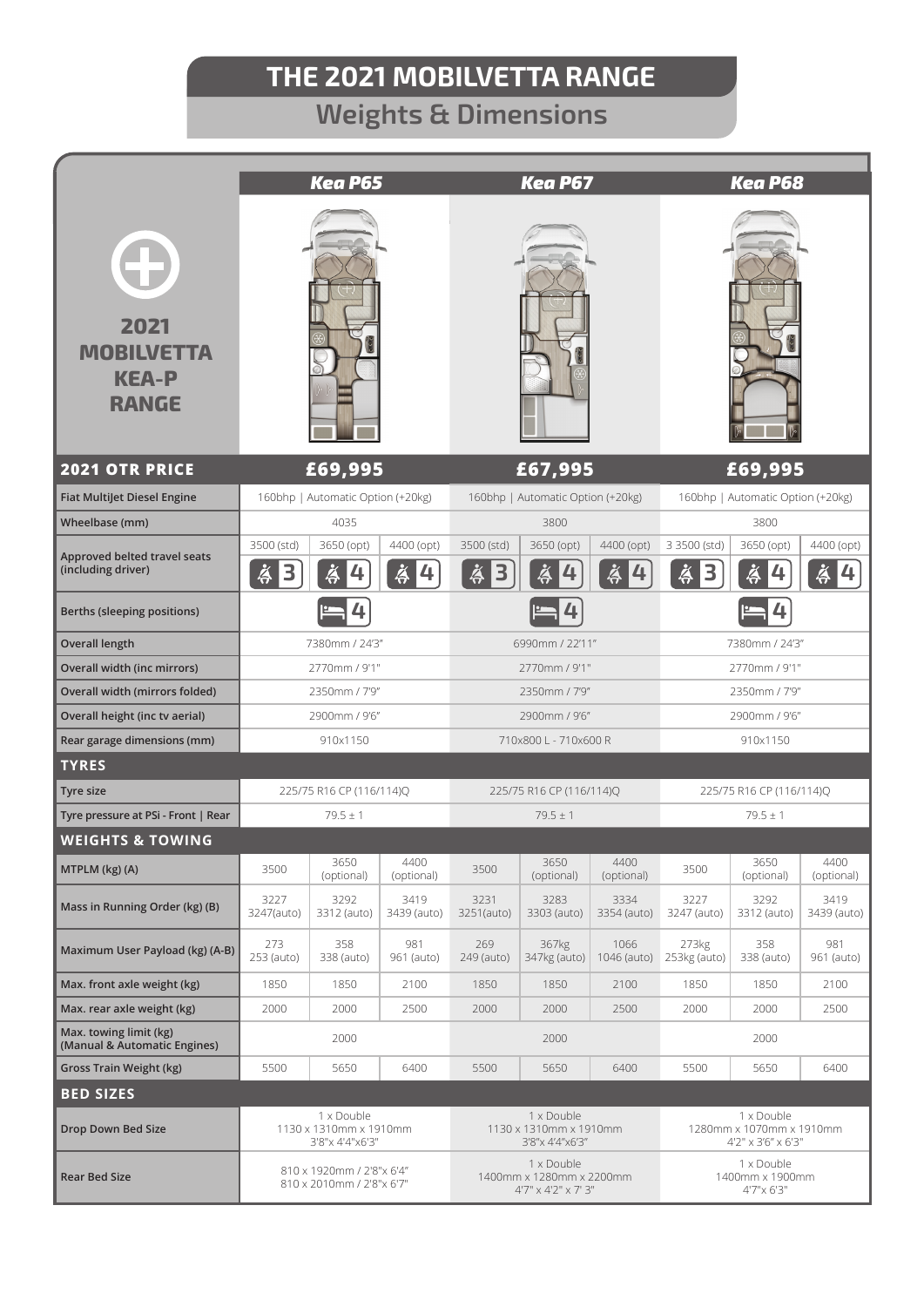## **Specification**

A

Q

ධ

## **CHASSIS**

- Fiat X290 2.3L 160bhp Euro 6D chassis with six speed gearbox
- NEW Automatic gearbox AT9 (9 speed) cost option
- 16" Alloy wheels

## **AUDIO SYSTEM**

• ZENEC DAB Radio with touchscreen Sat Nav & rear observation camera system with Bluetooth & USB on all models.

## **DRIVER SAFETY**

- Drivers pack: Cruise control - Traction Plus - ESC - Hill assist - Hill descend Driver & passenger air bags
- Electric & heated wing mirrors

• High level dashboard • Lounge trim level (bronze finishing)

• Steering wheel radio controls

• LED daytime running lights (K-Yacht)

## **DRIVER COMFORT**

- Leather steering wheel and gear lever
- Pleated cab blinds (K-Yacht) • Heated Windscreen (K-Yacht)
- Automatic cab air conditioning
- Ergonomic swivel captain style cab seats

• Internal underfloor storage • Electric drop down table (selective K-Yacht models) • Electric drop down beds (varies by model) • TV bracket and aerial on all models (K-Yacht) • Two forward facing seats with lap & diagonal belts

- Ambient LED Lighting throughout
- Spacious wardrobe
- Luxurious Comfort Grey synthetic leather + fabric combined upholstery with fire retardant treatment
- Luxury mattresses
- Flyscreens and blinds on all habitation windows
- Heki rooflights with blind & flyscreens

## **SECURITY SYSTEMS WARRANTY**

• Traffic Master Trackstar CAT7 Tracker

## **LIVING AREA KITCHEN WASHROOM**

• 150L Three-way fridge & freezer compartment

• Two burner & electric induction hot plate hob cooker

- Dometic gas oven/grill with integrated extractor hood
- Multi-functional chopping board
- Chrome sink with mixer tap
- Slide out larder style cupboard
- 
- Large separate shower with tinted door
- Vanity unit with toothbrush & soap holder
- holder & brush
- Shower duckboard in Tek wood
- 
- shelves and towel rail
- Chrome showerhead and fixings



For full warranty details please visit:

**www.marquisleisure.co.uk/warranty**

- **BODY CONSTRUCTION**
- 12v 220V and TV sockets
- Heavy duty entrance door with window, blinds and integrated dustbin
- Central locking with single key remote control for both habitation and cab doors.
- Mosquito net for entrance door

## **ELECTRICS, GAS AND PLUMBING**

- 120L Fresh water tank.
- 110L Waste water tank
- WINTER PACK insulated waste water tank and exhaust valve with antifreeze protection
- 7" Touchscreen control panel for lighting/water levels/battery and temperature control.
- Truma Combi 6 gas/electric space & water heating system
- Exterior TV aerial socket
- External shower point
- External 240V socket
- Exterior BBQ point
- Storage for 2 x gas bottles
- Solar panel
- Truma iNet
- Speakers in bedroom
- Smoke detector sensor
- Carbon monoxide sensor
- 

- 
- Towel rail, toilet roll
- 
- Rooflight
- Chrome storage
- 



- iTech insulation technology with 100% wood free construction.
- Spacious rear garage with easy access
- Awning light

**OF** 

 $\Omega$ 

 $\chi$